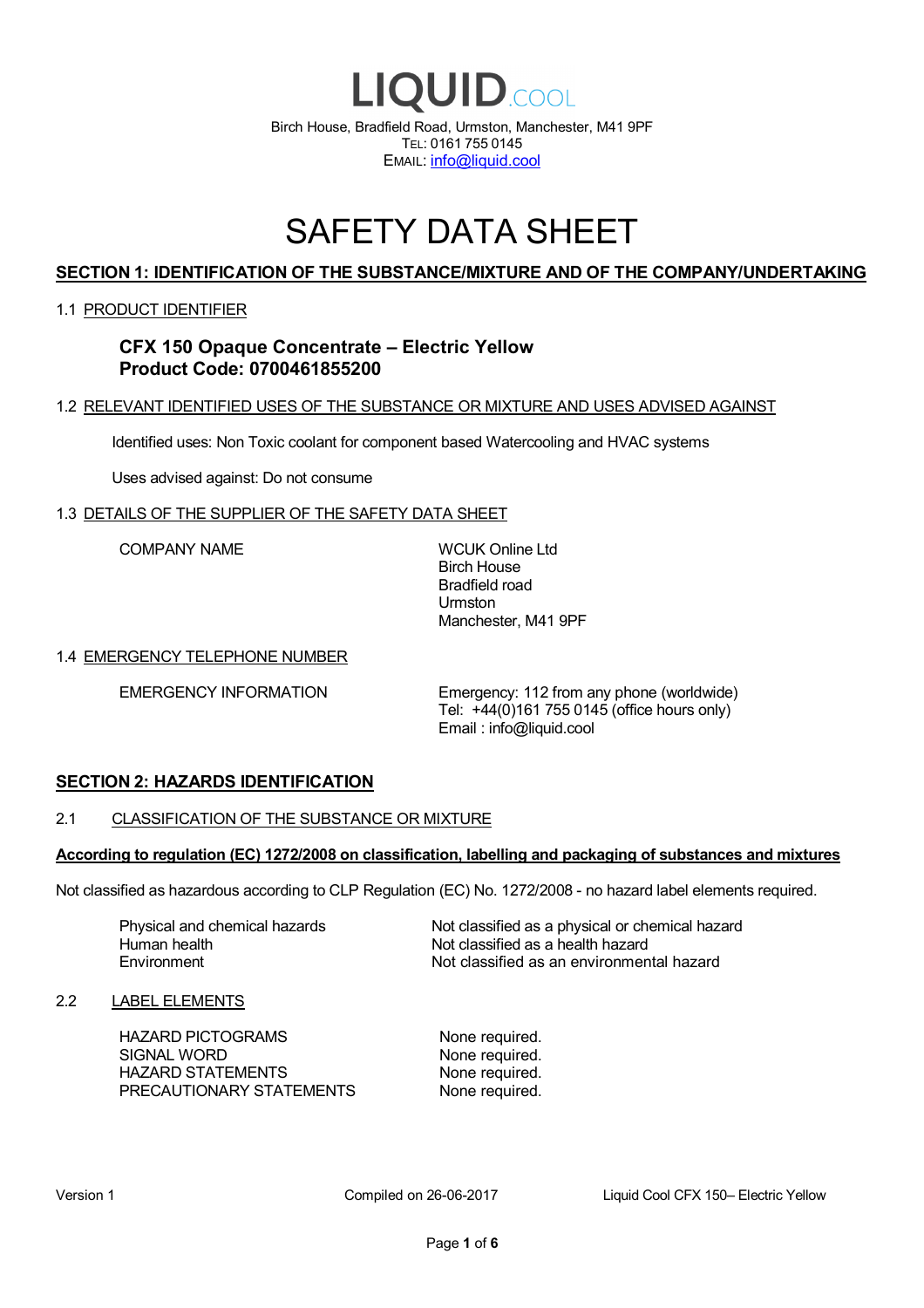

Birch House, Bradfield Road, Urmston, Manchester, M41 9PF TEL: 0161 755 0145 EMAIL: info@liquid.cool

#### 2.3 OTHER HAZARDS.

Not applicable.

## **SECTION 3: COMPOSITION / INFORMATION ON INGREDIENTS**

Listed in order of concentration, all ingredients classified as non-toxic.

| <b>Component - Ultra PURE Distilled Water</b><br>Concentration | 32-64%   |
|----------------------------------------------------------------|----------|
| CAS No.                                                        | 732-18-5 |
|                                                                |          |

| Component - Monoethylene glycol (ethane-1, 2-diol) inc DeTox™<br>Concentration | 36-68%    |
|--------------------------------------------------------------------------------|-----------|
| ' EC No.                                                                       | 203-473-3 |
| ∣ CAS No.                                                                      | 107-21-1  |

| Component - 1,2-Benzisothiazolin-3-one<br>Concentration | $0.2 - 1.0\%$ |
|---------------------------------------------------------|---------------|
| CAS No.                                                 | 2634-33-5     |

The classification listed for monoethylene glycol above is that which is listed, according to Regulation (EC) No. 1272/2008 (CLP) for neat monoethylene glycol. However, the monoethylene glycol present in this mixture is rendered non-toxic (as determined by an EPA certified laboratory) upon the addition of our labs patented DeTox™ additive.

#### **SECTION 4: FIRST AID MEASURES**

| 4.1 | DESCRIPTION OF FIRST AID MEASURES<br><b>GENERAL INFORMATION</b> | When safe to do so remove the person from the source of<br>exposure giving consideration as to whether this may cause<br>discomfort.                                                                  |
|-----|-----------------------------------------------------------------|-------------------------------------------------------------------------------------------------------------------------------------------------------------------------------------------------------|
|     | <b>INGESTION</b>                                                | Move the affected person to fresh air and keep warm in a<br>position comfortable for breathing. Rinse mouth thoroughly with<br>water. Get medical attention if any discomfort continues.              |
|     | <b>INHALATION</b>                                               | Move the affected person to fresh air.                                                                                                                                                                |
|     | EYE CONTACT                                                     | Rinse immediately with plenty of water. Remove any contact<br>lenses and open eyelids wide apart. Continue to rinse for at<br>least 15 minutes. Get medical attention if any discomfort<br>continues. |
|     | <b>SKIN CONTACT</b>                                             | Remove contaminated clothing immediately and wash skin with<br>soap and water                                                                                                                         |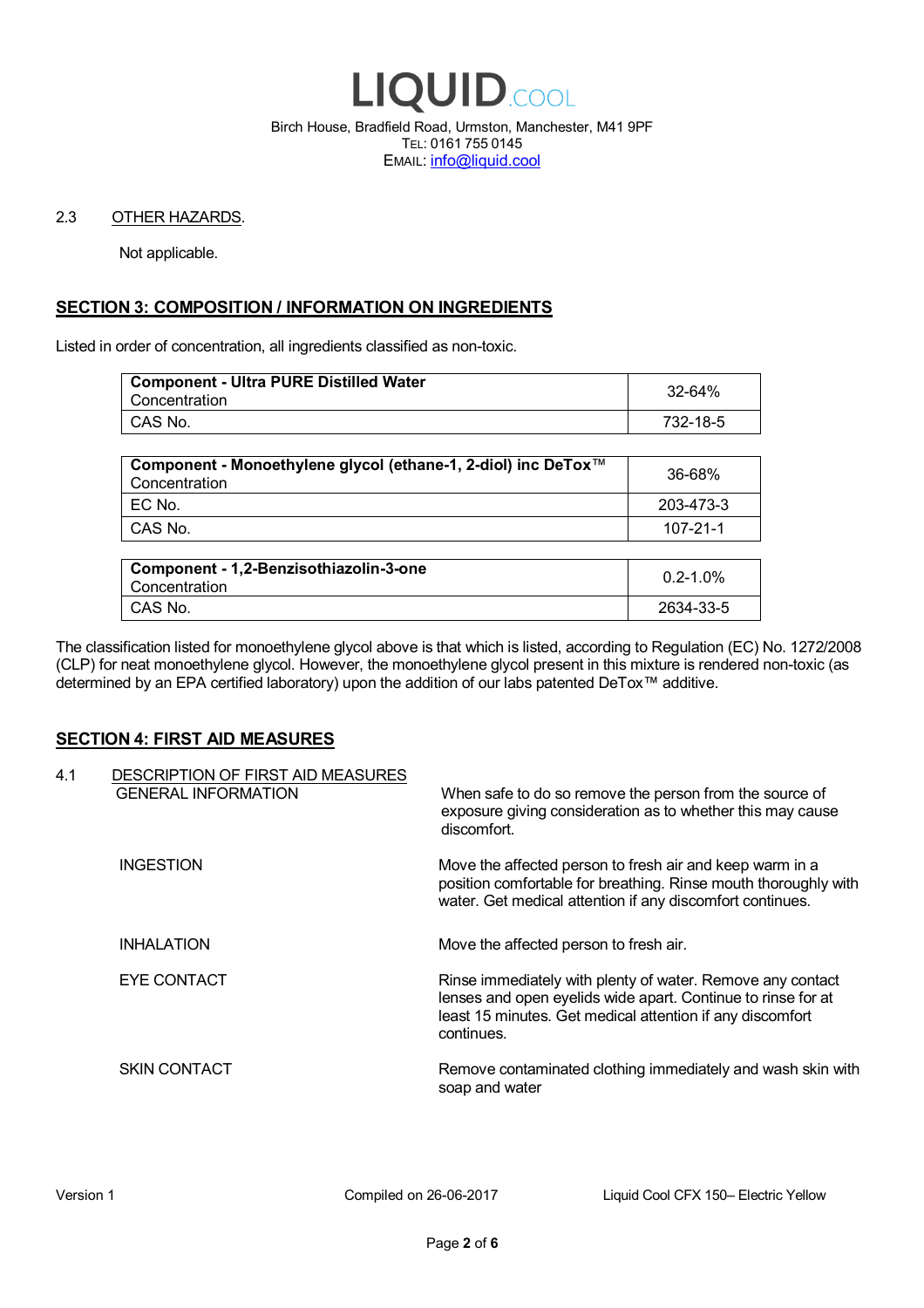

EMAIL: info@liquid.cool

#### **SECTION 5: FIRE FIGHTING MEASURES**

#### 5.1 EXTINGUISHING MEDIA

Material will not burn. Substance is non-combustible; use agent most appropriate to extinguish surrounding fire.

#### 5.2 SPECIAL HAZARDS ARISING FROM THE SUBSTANCE OR MIXTURE

None determined.

## **SECTION 6: ACCIDENTAL RELEASE MEASURES**

#### 6.1 PERSONAL PRECAUTIONS, PROTECTIVE EQUIPMENT AND EMERGENCY PROCEDURES

Wash skin with soap and water.

#### 6.2 ENVIRONMENTAL PRECAUTIONS

Do not discharge into drains, water courses or onto the ground.

#### 6.3 METHODS AND MATERIALS FOR CONTAINMENT AND CLEANING UP

Absorb spillage with damp, non-combustible material, then lush the contaminated area with water.

#### **SECTION 7: HANDLING AND STORAGE**

7.1 HANDLING

No special measures necessary.

#### 7.2 CONDITIONS FOR SAFE STORAGE, INCLUDING ANY INCOMPATIBILITIES

Store in distributed container, with induction seal intact (where applicable), keep out of reach of children and not in direct sunlight to preserve up to the maximum storage time stated below.

Storage stability: Storage period: 36 months

## **SECTION 8 EXPOSURE CONTROLS / PERSONAL PROTECTION**

8.1 Specific end uses:

Ingredients with occupational exposure limits to be monitored: Not applicable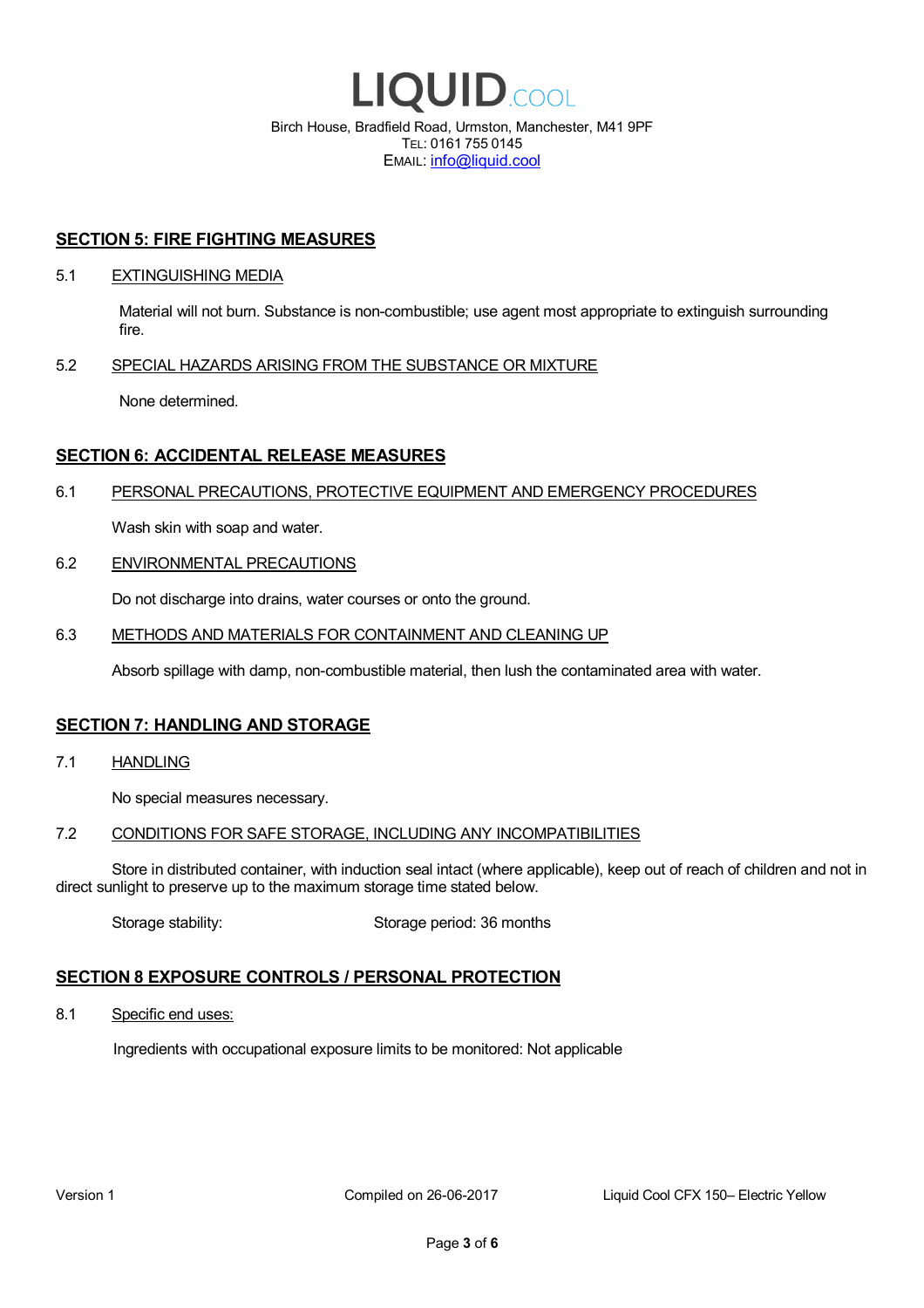# LIQUID.COOL

Birch House, Bradfield Road, Urmston, Manchester, M41 9PF TEL: 0161 755 0145 EMAIL: info@liquid.cool

#### 8.2 EXPOSURE CONTROLS

Respiratory Protection **None required.**<br>
Hand Protection **None required.** Eye Protection **None required.** Body protection None required.

Exposure Controls **Exposure Controls** No exposure controls necessary. None required.

## **SECTION 9: PHYSICAL AND CHEMICAL PROPERTIES**

#### 9.1 INFORMATION ON BASIC PHYSICAL AND CHEMICAL PROPERTIES

FORM Liquid COLOUR Yellow BOILING POINT FLAMMABILTY **DENSITY** SOLUBILTY IN WATER

pH<br>
DDOUR
20°C)
2000UR
2000UR
2000UR
2000UR Non-pungent but characteristic aroma 100°C Product is not classified as flammable 1.04 - 1.15 (g/cm3) Soluble in water

## 9.2 OTHER INFORMATION

Not determined.

## **SECTION 10: STABILITY AND REACTIVITY**

10.1 REACTIVITY

There are no known reactivity hazards associated with this product.

10.2 CHEMICAL STABILITY

Stable at normal conditions when used as recommended

10.3 POSSIBILITY OF HAZARDOUS REACTIONS

Not applicable

10.4 CONDITIONS TO AVOID

None known.

#### 10.5 INCOMPATIBLE MATERIALS

Strong acids, strong alkalis and strong oxidising agents.

#### 10.6 HAZARDOUS DECOMPOSITION PRODUCTS

No known hazardous decomposition products.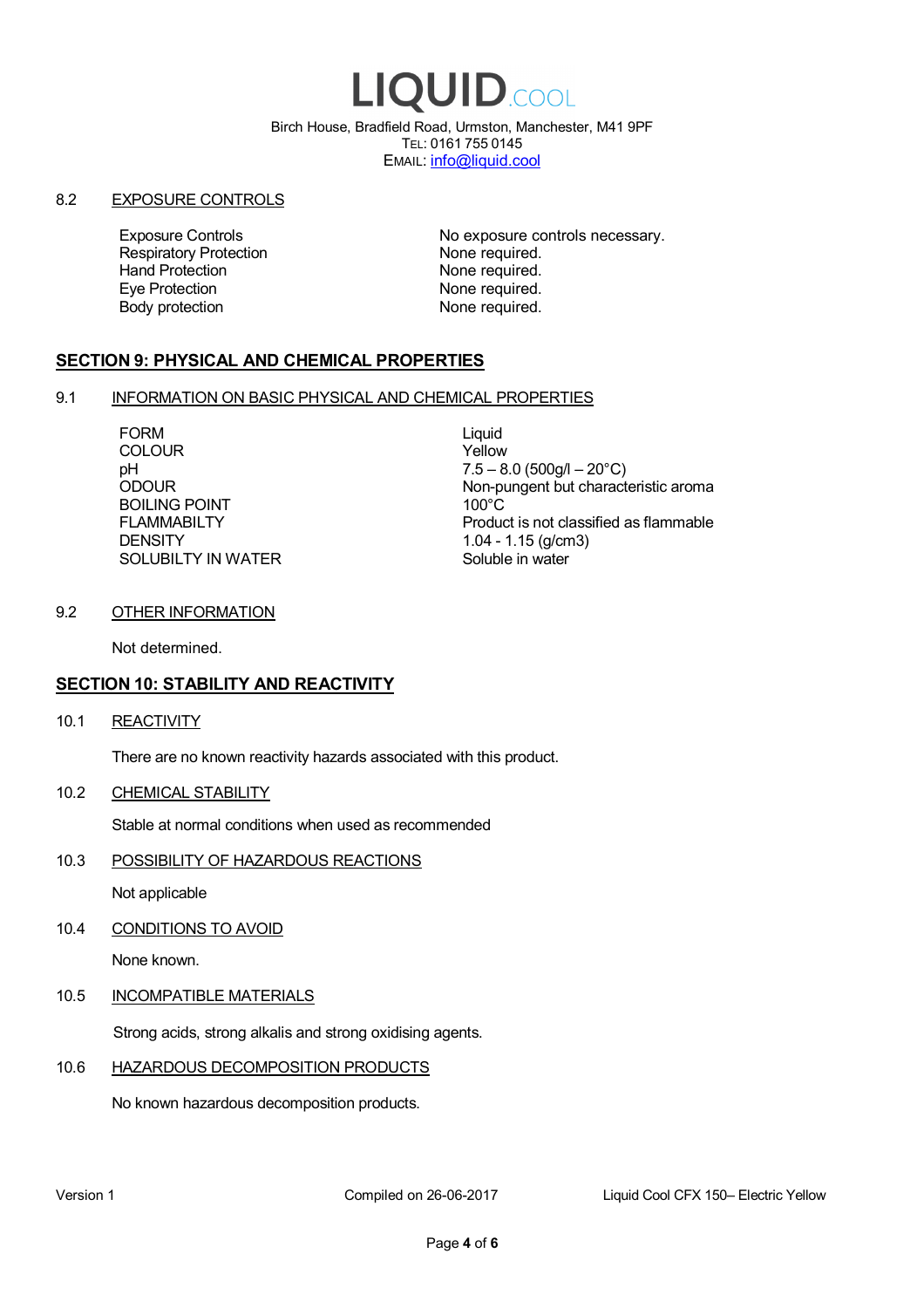LIQUID.COOL Birch House, Bradfield Road, Urmston, Manchester, M41 9PF TEL: 0161 755 0145 EMAIL: info@liquid.cool

## **SECTION 11: TOXICOLOGICAL INFORMATION**

#### 11.1 INFORMATION ON TOXICOLOGICAL EFFECTS

Irritant effect on eves: Non Irritant (rabbit) Irritant effect on skin: Non-irritant (rabbit)

Acute oral toxicity: The addition of our patented DeTox™ additive to monoethylene glycol results in a mixture that is classified as non-toxic with an LD50, oral, rat >15,000 mg/kg bw..

#### **SECTION 12: ECOLOGICAL INFORMATION**

12.1 TOXICITY LC50, 96 hours, fish: EC50, 48 hours, daphnia magna: EC50, 96 hours, aquatic plants:

>100 mg/L - not classified harmful to fish >100 mg/L - not classified harmful to daphnia >100 mg/L - not classified as harmful to plants

#### 12.2 PERSISTENCE AND DEGRADABILITY

This product is readily biodegradable (90% over 10 days)

12.3 BIOACCUMULATIVE POTENTIAL

Will not bio-accumulate. Partition coefficient - not determined

12.4 MOBILITY IN SOIL

Product is mobile in soil as it is water soluble.

## **SECTION 13: DISPOSAL CONSIDERATIONS**

13.1 WASTE TREATMENT METHOD Dispose in accordance with Local Waste Disposal Authority EWC no:070101

Container is made from Polyethylene Terephthalate (PET) and is domestically recycling.

#### **SECTION 14: TRANSPORT INFORMATION**

|           | <b>TRANSPORT CLASS</b>            | Classified as non-dangerous goods for transport.                                     |
|-----------|-----------------------------------|--------------------------------------------------------------------------------------|
| 14.1      | UN NUMBER                         | Product not hazardous for transport - no information required                        |
| 14.2      | PROPER SHIPPING NAME              | Product not hazardous for transport - no information required                        |
| 14.3      | <b>TRANSPORT HAZARD CLASS(ES)</b> | Product not hazardous for transport - no information required                        |
| 14.4      | <b>PACKING GROUP</b>              | Product not hazardous for transport - no information required                        |
| 14.5      | ENVIRONMETAL HAZARDS              | Product not classed as an environmentally hazardous substance<br>or marine pollutant |
| Version 1 |                                   | Liquid Cool CFX 150– Electric Yellow<br>Compiled on 26-06-2017                       |